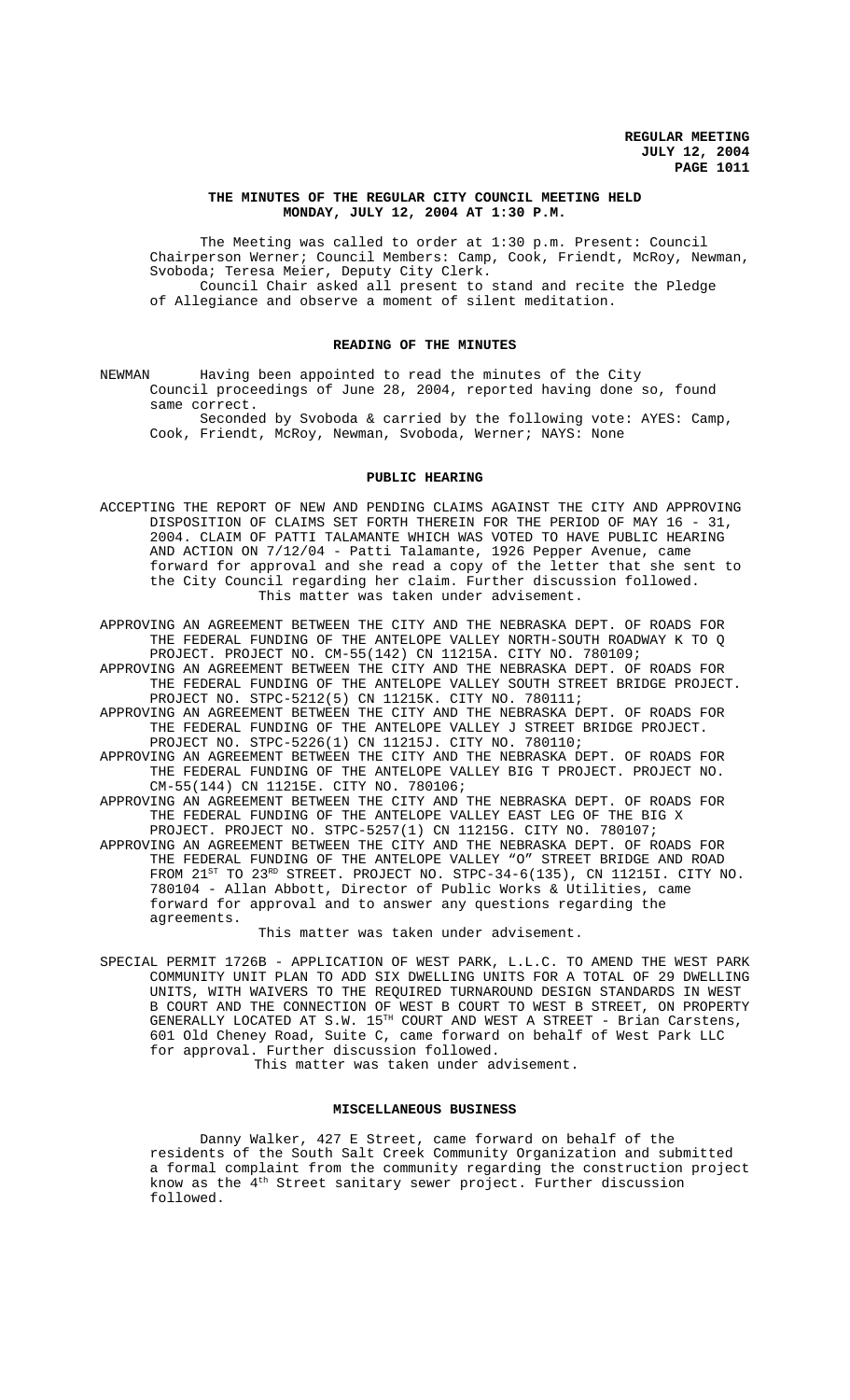> Steve Masters, Public Works & Utilities, came forward and stated that he is the process of working out the issues that the South Salt Creek Community has with the project. Further discussion followed. This matter was taken under advisement.

Mike Morosin, 2055 S Street, came forward and discussed his concerns regarding the value of his property tax on his property from the Nebraska Tax Equalization and Review. This matter was taken under advisement.

Glenn Cekal, 1420 C Street, came forward to discuss his concerns with the sidewalks in Lincoln and how they need to be cleared from bushes, branches, and grass, for the bicyclist. This matter was taken under advisement.

**\*\* END OF PUBLIC HEARING \*\***

# **COUNCIL ACTION**

# **LIQUOR RESOLUTIONS**

APPLICATION OF UPDOWNTOWNERS INC. FOR A SPECIAL DESIGNATED LICENSE TO COVER AN AREA MEASURING APPROXIMATELY 450' BY 90' NORTH/SOUTH AND 450' BY 90' EAST/WEST IN 12TH STREET M/N-O STREET, AND N STREET 11TH/12TH-13TH ST, ON JULY 23, 2004 AND JULY 24, 2004 FROM 11:00 A.M. TO 1:00 A.M. - CLERK read the following resolution, introduced by Jon Camp, who moved its adoption for approval:<br>A-82846 BE IT RESOLVED b

BE IT RESOLVED by the City Council of the City of Lincoln, Nebraska:

That after hearing duly had as required by law, consideration of the facts of this application, the Nebraska Liquor Control Act, and the pertinent City ordinances, the City Council recommends that the application of Updowntowners Inc. for a Special Designated License to cover an area measuring approximately 450' by 90' north/south and 450' by 90' east/west in 12th Street M/N-O St., and N St. 11th/12th-13th St., Lincoln, Nebraska, on July 23 and July 24, 2004 from 11:00 a.m. to 1:00 a.m., be approved with the condition that the premise complies in every respect with all City and State regulations and with the following requirements:

1. Identification to be checked, wristbands required on all parties wishing to consume alcohol.

- 2. Adequate security shall be provided for the event.
- 3. The area requested for the permit shall be separated from the public by a fence or other means.

4. Responsible alcohol service practices shall be followed. BE IT FURTHER RESOLVED the City Clerk is directed to transmit a copy of this resolution to the Nebraska Liquor Control Commission.

Introduced by Jon Camp

Seconded by Svoboda & carried by the following vote: AYES: Camp, Cook, Friendt, McRoy, Newman, Svoboda, Werner; NAYS: None.

APPLICATION OF EAGLE ENTERTAINMENT L.L.C. FOR A SPECIAL DESIGNATED LICENSE TO COVER AN AREA MEASURING APPROXIMATELY 30' BY 45' IN THE PARKING LOT AT 130 N. 66TH STREET ON JULY 30, 2004 FROM 4:00 P.M. TO 9:00 P.M. - CLERK read the following resolution, introduced by Jon Camp, who moved its adoption for approval:<br>A-82847 BE IT RESOLVED by

BE IT RESOLVED by the City Council of the City of Lincoln, Nebraska:

That after hearing duly had as required by law, consideration of the facts of this application, the Nebraska Liquor Control Act, and the pertinent City ordinances, the City Council recommends that the application of Eagle Entertainment L.L.C. for a Special Designated License to cover an area measuring approximately 30' by 45' in the parking lot at 130 N. 66th Street, Lincoln, Nebraska, on July 30, 2004 from 4:00 p.m. to 9:00 p.m., be approved with the condition that the premise complies in every respect with all City and State regulations and with the following requirements:

- 1. Identification to be checked, wristbands required on all parties wishing to consume alcohol.
- 2. Adequate security shall be provided for the event.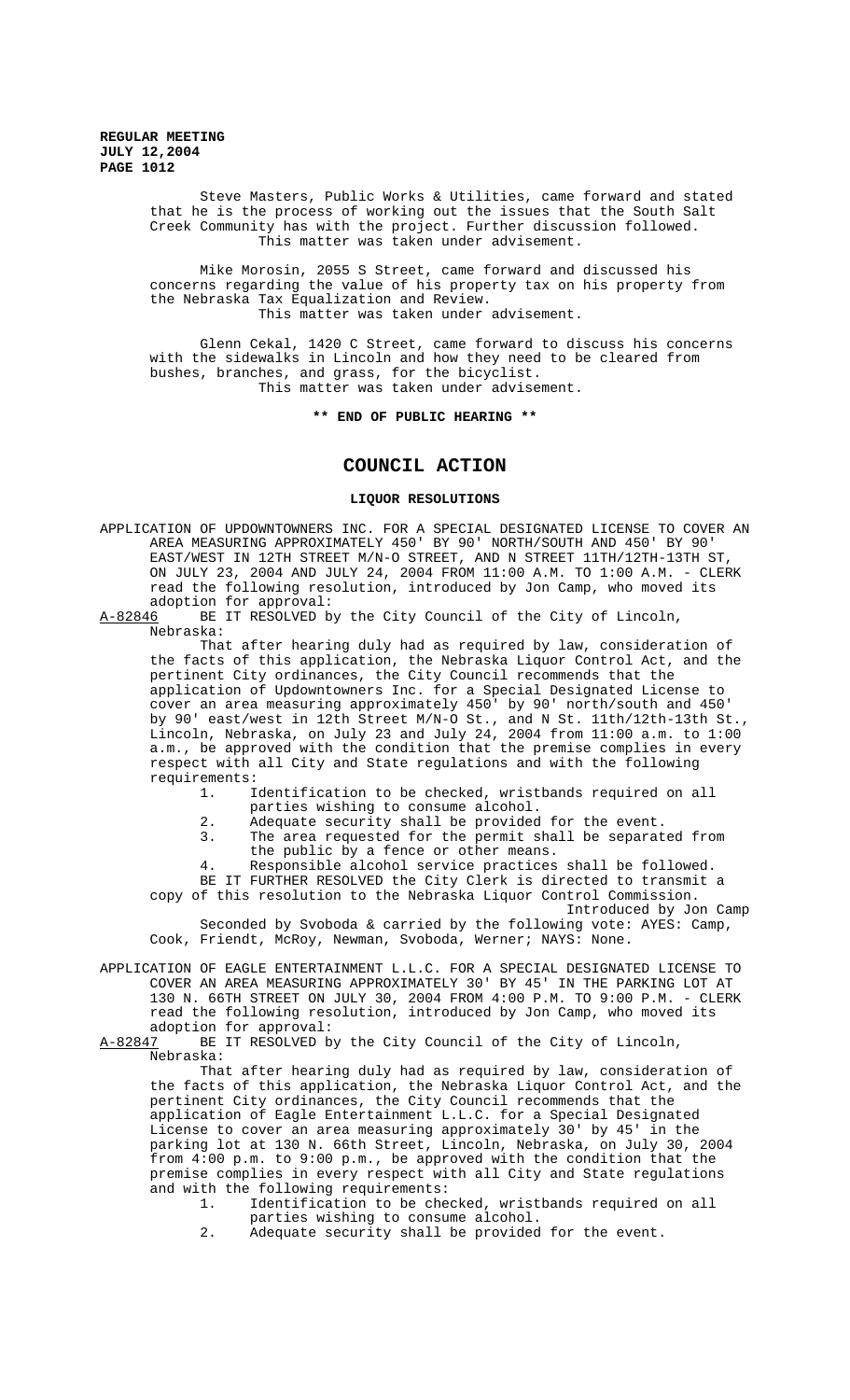3. The area requested for the permit shall be separated from the public by a fence or other means.

4. Responsible alcohol service practices shall be followed. BE IT FURTHER RESOLVED the City Clerk is directed to transmit a copy of this resolution to the Nebraska Liquor Control Commission. Introduced by Jon Camp

Seconded by Svoboda & carried by the following vote: AYES: Camp, Cook, Friendt, McRoy, Newman, Svoboda, Werner; NAYS: None.

#### **ORDINANCES - 2ND READING**

AMENDING CHAPTER 2.76 OF THE LINCOLN MUNICIPAL CODE TO EXTEND FAMILY SICK LEAVE TO INCLUDE ANY PERSON UNDER LEGAL GUARDIANSHIP OF AN EMPLOYEE, TO REARRANGE THE FUNERAL LEAVE SECTION FOR CLARITY, AND TO ALLOW EMPLOYEES ON MILITARY LEAVE WITHOUT PAY TO NOT FIRST EXHAUST ALL APPLICABLE LEAVE BALANCES - CLERK read an ordinance, introduced by Glenn Friendt, amending Chapter 2.76 of the Lincoln Municipal Code, Personnel System, by amending Section 2.76.380 relating to sick leave with pay to extend sick leave to include any person under legal guardianship of an employee; by amending Section 2.76.385 relating to funeral leave to clarify its provisions; amending Section 2.76.400 relating to leaves of absence without pay to provide that an employee on military leave of absence does not have to exhaust all applicable leave balances; and repealing Sections 2.76.380, 2.76.385, and 2.76.400 of the Lincoln Municipal Code as hitherto existing, the second time.

#### **RESOLUTIONS**

ACCEPTING THE REPORT OF NEW AND PENDING CLAIMS AGAINST THE CITY AND APPROVING DISPOSITION OF CLAIMS SET FORTH THEREIN FOR THE PERIOD OF MAY 16 - 31, 2004. CLAIM OF PATTI TALAMANTE WHICH WAS VOTED TO HAVE PUBLIC HEARING AND ACTION ON 7/12/04 - CLERK read the following resolution, introduced by Annette McRoy, who moved its adoption:

A-82848 BE IT RESOLVED by the City Council of the City of Lincoln, Nebraska:

That the claims listed in the attached report, marked as Exhibit "A", dated June 1, 2004, of various new and pending tort claims filed against the City of Lincoln with the Office of the City Attorney or the Office of the City Clerk, as well as claims which have been disposed of, are hereby received as required by <u>Neb. Rev. Stat.</u> § 13-905 (Reissue are hereby received as required by Neb. Rev. 1997). The dispositions of claims by the Office of the City Attorney,

as shown by the attached report, are hereby approved:<br><u>DENIED</u> ALLOWED OR SETTLED ALLOWED OR SETTLED<br>\$3,829.29

Patti Talamante

 \* No Amount Specified. The City Attorney is hereby directed to mail to the various claimants listed herein a copy of this resolution which shows the final disposition of their claim.

Introduced by Annette McRoy Seconded by Friendt & carried by the following vote: AYES: Camp, Cook, McRoy, Newman, Svoboda, Werner; NAYS: Friendt.

APPROVING AN AGREEMENT BETWEEN THE CITY AND THE NEBRASKA DEPT. OF ROADS FOR THE FEDERAL FUNDING OF THE ANTELOPE VALLEY NORTH-SOUTH ROADWAY K TO Q PROJECT. PROJECT NO. CM-55(142) CN 11215A. CITY NO. 780109 - CLERK read the following resolution, introduced by Glenn Friendt, who moved its adoption:

A-82849 BE IT RESOLVED by the City Council of the City of Lincoln, Nebraska:

That the attached Agreement between the City of Lincoln and the State of Nebraska Department of Roads for Project No. CM-55(142), (CN 11215A), for Federal funding of the Antelope Valley North-South Roadway K to Q Project, in accordance with the terms and conditions contained in said Agreement, is hereby approved and the Mayor is authorized to execute the same on behalf of the City of Lincoln.

The City Clerk is directed to return the executed copies of the Agreement to the Public Works and Utilities Department, for transmittal and execution by the State Department of Roads.

Introduced by Glenn Friendt Seconded by Svoboda & carried by the following vote: AYES: Camp, Cook, Friendt, McRoy, Newman, Svoboda, Werner; NAYS: None.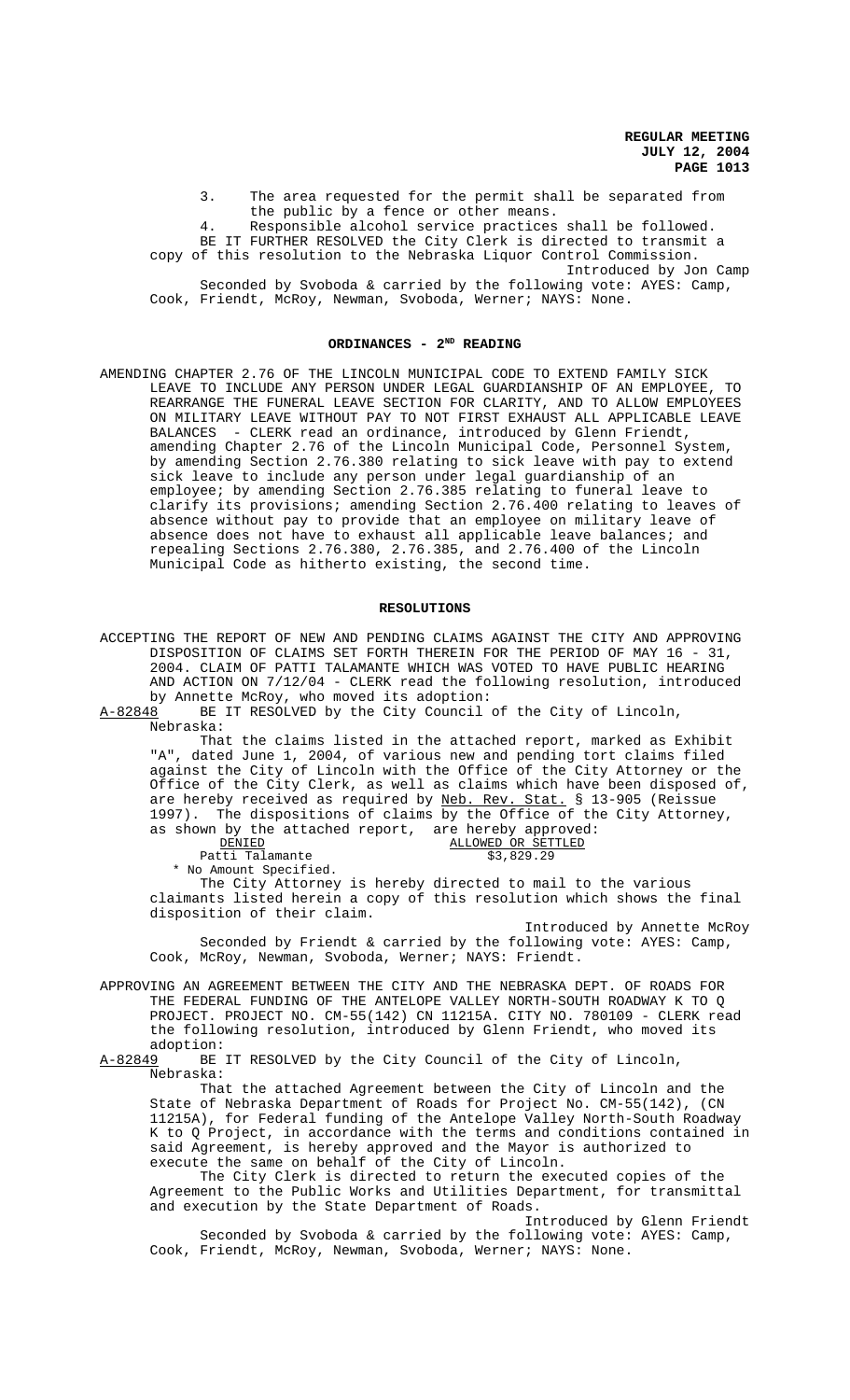APPROVING AN AGREEMENT BETWEEN THE CITY AND THE NEBRASKA DEPT. OF ROADS FOR THE FEDERAL FUNDING OF THE ANTELOPE VALLEY SOUTH STREET BRIDGE PROJECT. PROJECT NO. STPC-5212(5) CN 11215K. CITY NO. 780111 - CLERK read the following resolution, introduced by Glenn Friendt, who moved its adoption:

A-82850 BE IT RESOLVED by the City Council of the City of Lincoln, Nebraska:

That the attached Agreement between the City of Lincoln and the State of Nebraska Department of Roads for Project No. STPC-5212(5), CN-11215K), for Federal funding of the Antelope Valley South Street Bridge Project, in accordance with the terms and conditions contained in said Agreement, is hereby approved and the Mayor is authorized to execute the same on behalf of the City of Lincoln.

The City Clerk is directed to return the executed copies of the Agreement to the Public Works and Utilities Department, for transmittal and execution by the State Department of Roads.

Introduced by Glenn Friendt Seconded by Svoboda & carried by the following vote: AYES: Camp, Cook, Friendt, McRoy, Newman, Svoboda, Werner; NAYS: None.

APPROVING AN AGREEMENT BETWEEN THE CITY AND THE NEBRASKA DEPT. OF ROADS FOR THE FEDERAL FUNDING OF THE ANTELOPE VALLEY J STREET BRIDGE PROJECT. PROJECT NO. STPC-5226(1) CN 11215J. CITY NO. 780110 - CLERK read the following resolution, introduced by Glenn Friendt, who moved its adoption:<br>A-82851 BE

BE IT RESOLVED by the City Council of the City of Lincoln, Nebraska:

That the attached Agreement between the City of Lincoln and the State of Nebraska Department of Roads for Project No. STPC-5226(1), CN-11215J), for Federal funding of the Antelope Valley J Street Bridge Project, in accordance with the terms and conditions contained in said Agreement, is hereby approved and the Mayor is authorized to execute the same on behalf of the City of Lincoln.

The City Clerk is directed to return the executed copies of the Agreement to the Public Works and Utilities Department, for transmittal and execution by the State Department of Roads.

Introduced by Glenn Friendt Seconded by Svoboda & carried by the following vote: AYES: Camp, Cook, Friendt, McRoy, Newman, Svoboda, Werner; NAYS: None.

APPROVING AN AGREEMENT BETWEEN THE CITY AND THE NEBRASKA DEPT. OF ROADS FOR THE FEDERAL FUNDING OF THE ANTELOPE VALLEY BIG T PROJECT. PROJECT NO. CM-55(144) CN 11215E. CITY NO. 780106 - CLERK read the following

resolution, introduced by Glenn Friendt, who moved its adoption:<br>A-82852 BE IT RESOLVED by the City Council of the City of Lincoln, BE IT RESOLVED by the City Council of the City of Lincoln, Nebraska:

That the attached Agreement between the City of Lincoln and the State of Nebraska Department of Roads for Project No. CM-55(144), CN-11215E), for Federal funding of the Antelope Valley Big T Project, in accordance with the terms and conditions contained in said Agreement, is hereby approved and the Mayor is authorized to execute the same on behalf of the City of Lincoln.

The City Clerk is directed to return the executed copies of the Agreement to the Public Works and Utilities Department, for transmittal and execution by the State Department of Roads.

Introduced by Glenn Friendt Seconded by Svoboda & carried by the following vote: AYES: Camp, Cook, Friendt, McRoy, Newman, Svoboda, Werner; NAYS: None.

APPROVING AN AGREEMENT BETWEEN THE CITY AND THE NEBRASKA DEPT. OF ROADS FOR THE FEDERAL FUNDING OF THE ANTELOPE VALLEY EAST LEG OF THE BIG X PROJECT. PROJECT NO. STPC-5257(1) CN 11215G. CITY NO. 780107 - CLERK read the following resolution, introduced by Glenn Friendt, who moved its adoption:

A-82853 BE IT RESOLVED by the City Council of the City of Lincoln, Nebraska:

That the attached Agreement between the City of Lincoln and the State of Nebraska Department of Roads for Project No. STPC-5257(1), CN-11215G), for Federal funding of the Antelope Valley East leg of the Big X Project, in accordance with the terms and conditions contained in said Agreement, is hereby approved and the Mayor is authorized to execute the same on behalf of the City of Lincoln.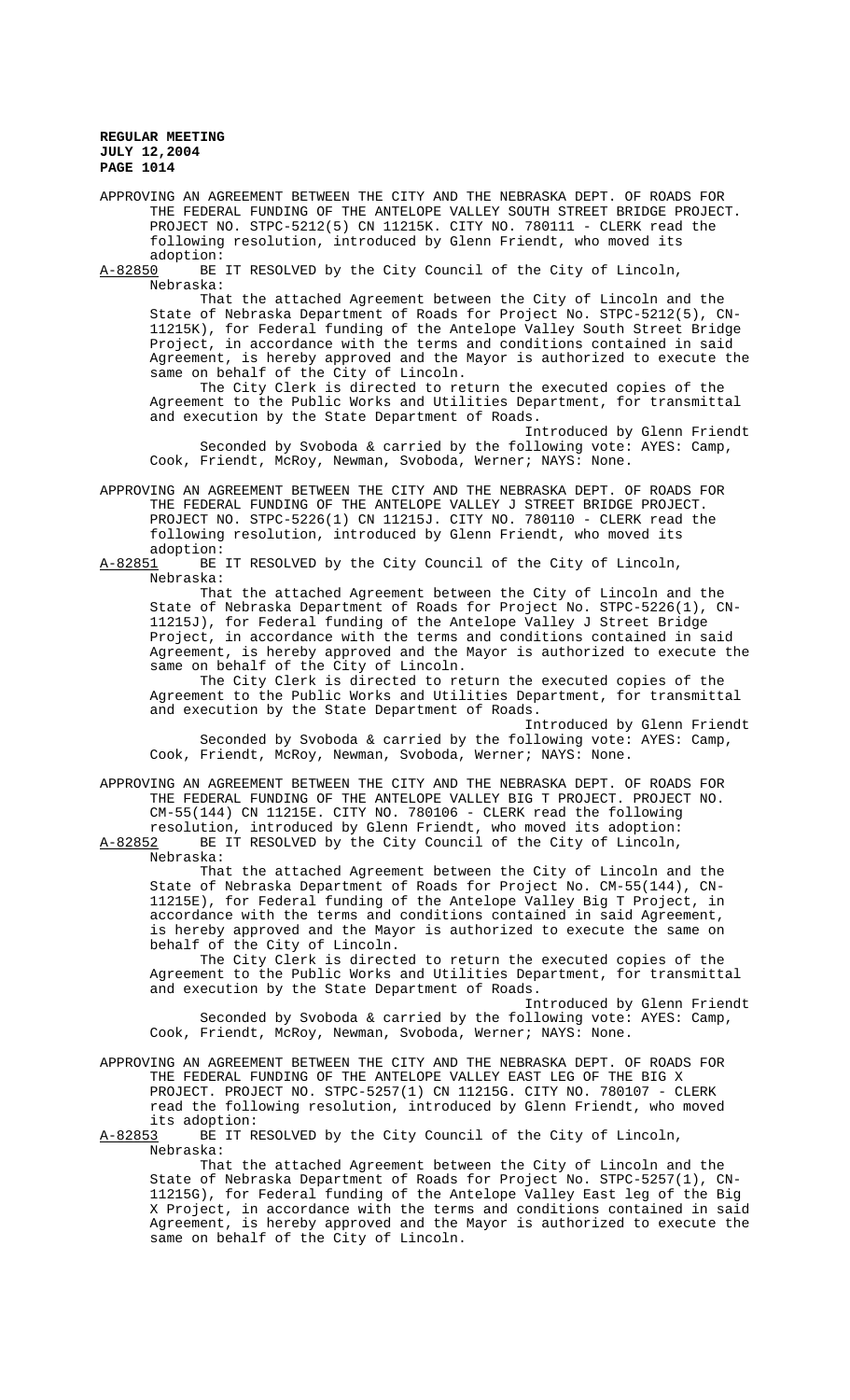The City Clerk is directed to return the executed copies of the Agreement to the Public Works and Utilities Department, for transmittal and execution by the State Department of Roads.

Introduced by Glenn Friendt Seconded by Svoboda & carried by the following vote: AYES: Camp, Cook, Friendt, McRoy, Newman, Svoboda, Werner; NAYS: None.

APPROVING AN AGREEMENT BETWEEN THE CITY AND THE NEBRASKA DEPT. OF ROADS FOR THE FEDERAL FUNDING OF THE ANTELOPE VALLEY "O" STREET BRIDGE AND ROAD FROM 21<sup>st</sup> to 23<sup>RD</sup> STREET. PROJECT NO. STPC-34-6(135), CN 11215I. CITY NO. 780104 - CLERK read the following resolution, introduced by Glenn Friendt, who moved its adoption:<br>A-82854 BE IT RESOLVED by the City

BE IT RESOLVED by the City Council of the City of Lincoln, Nebraska:

That the attached Agreement between the City of Lincoln and the State of Nebraska Department of Roads for Project No. STPC-34-6(135), CN-11215I), for Federal funding of the Antelope Valley "O" Street Bridge and Road from 21st to 23rd Streets, in accordance with the terms and conditions contained in said Agreement, is hereby approved and the Mayor is authorized to execute the same on behalf of the City of Lincoln.

The City Clerk is directed to return the executed copies of the Agreement to the Public Works and Utilities Department, for transmittal and execution by the State Department of Roads.

Introduced by Glenn Friendt Seconded by Svoboda & carried by the following vote: AYES: Camp, Cook, Friendt, McRoy, Newman, Svoboda, Werner; NAYS: None.

APPROVING AN AGREEMENT BETWEEN THE CITY AND THE NEBRASKA DEPT. OF ROADS FOR THE FEDERAL FUNDING OF THE ANTELOPE VALLEY NORTH-SOUTH ROADWAY Q TO Y PROJECT. PROJECT NO. CM-55(143) CN 11215B. CITY NO.780108 - CLERK read the following resolution, introduced by Glenn Friendt, who moved its

adoption:<br>A-82855 BE BE IT RESOLVED by the City Council of the City of Lincoln, Nebraska:

That the attached Agreement between the City of Lincoln and the State of Nebraska Department of Roads for Project No. CM-55(143), CN-11215B), for Federal funding of the Antelope Valley North-South Roadway Q to Y Project, in accordance with the terms and conditions contained in said Agreement, is hereby approved and the Mayor is authorized to execute the same on behalf of the City of Lincoln.

The City Clerk is directed to return the executed copies of the Agreement to the Public Works and Utilities Department, for transmittal and execution by the State Department of Roads.

Introduced by Glenn Friendt Seconded by Svoboda & carried by the following vote: AYES: Camp, Cook, Friendt, McRoy, Newman, Svoboda, Werner; NAYS: None.

- SPECIAL PERMIT 1726B APPLICATION OF WEST PARK, L.L.C. TO AMEND THE WEST PARK COMMUNITY UNIT PLAN TO ADD SIX DWELLING UNITS FOR A TOTAL OF 29 DWELLING UNITS, WITH WAIVERS TO THE REQUIRED TURNAROUND DESIGN STANDARDS IN WEST B COURT AND THE CONNECTION OF WEST B COURT TO WEST B STREET, ON PROPERTY GENERALLY LOCATED AT S.W. 15<sup>TH</sup> COURT AND WEST A STREET - CLERK read the following resolution, introduced by Glenn Friendt, who moved its adoption:
- A-82856 WHEREAS, West Park, L.L.C. has submitted an application designated as Special Permit No. 1726B for authority to amend West Park Community Unit Plan to add six dwelling units for a total of 29 dwelling units

and an early childhood care facility for 150 children on property generally located at S.W. 15th Court and West A Street, and legally described to wit:

Lots 1-14, Outlot A and Outlot B, West Park Addition, located in the Southeast Quarter of Section 28, Township 10 North, Range 6 East, Lincoln, Lancaster County, Nebraska;

WHEREAS, the real property adjacent to the area included within the site plan for this amended community unit plan will not be adversely affected; and

WHEREAS, said site plan together with the terms and conditions hereinafter set forth are consistent with the intent and purpose of Title 27 of the Lincoln Municipal Code to promote the public health, safety, and general welfare.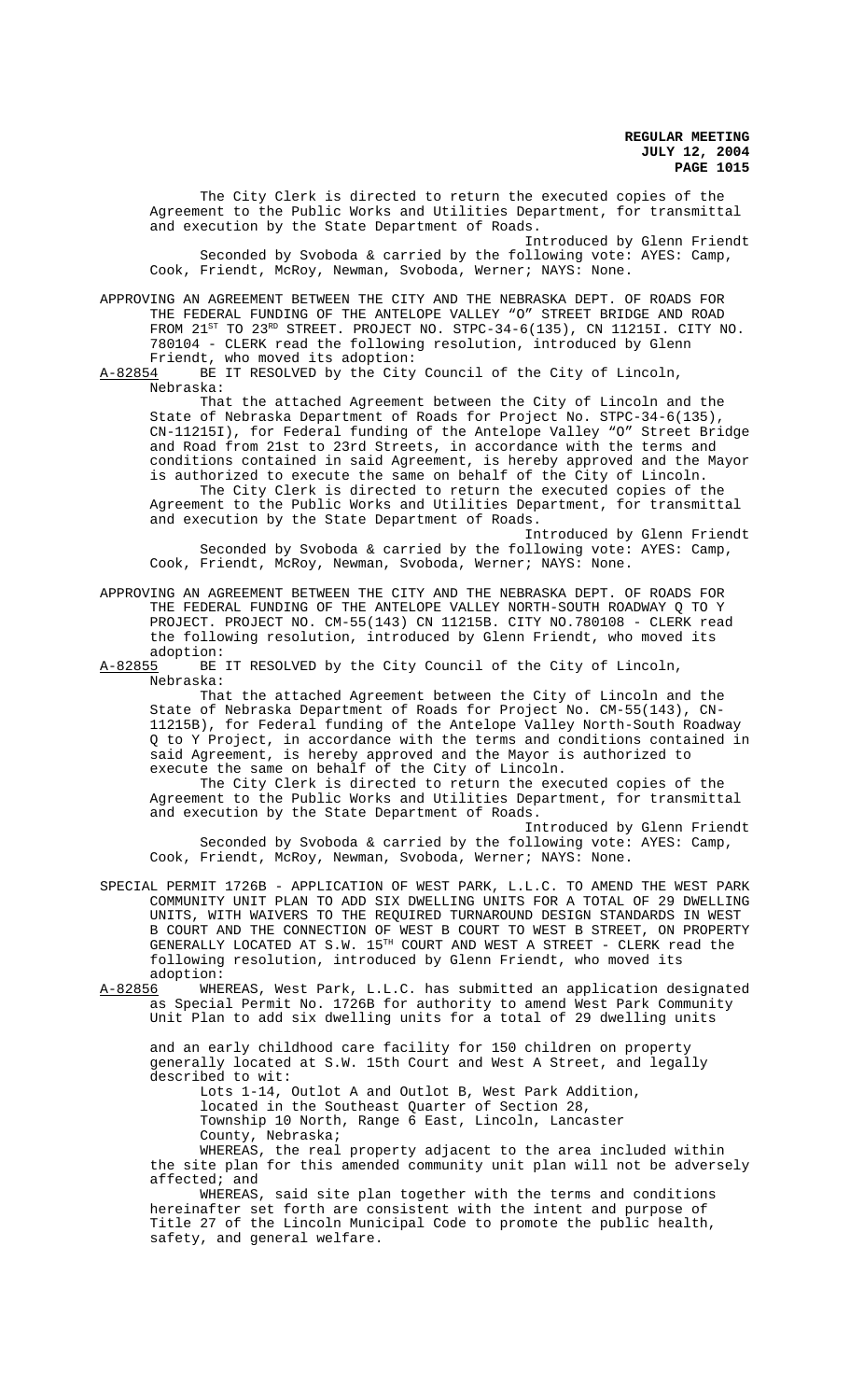NOW, THEREFORE, BE IT RESOLVED by the City Council of the City of Lincoln, Nebraska:

That the application of West Park, L.L.C., hereinafter referred to as "Permittee", to amend West Park Community Unit Plan to add six dwelling units for a total of 29 dwelling units, on the property legally described above, be and the same is hereby granted under the provisions of Section 27.63.320 and Chapter 27.65 of the Lincoln Municipal Code upon condition that construction and operation of said community unit plan be in strict compliance with said application, the site plan, and the following additional express terms, conditions, and requirements:<br>1. This permit approves an increase in the number of total

This permit approves an increase in the number of total dwelling units from 23 to 29 in the West Park Community Unit Plan.<br>2. Before receiving building permits: Before receiving building permits:

- a. The Permittee must submit an acceptable, revised and reproducible final plan including five copies.
- b. The construction plans must conform to the approved plans.
- c. Final plats within the area of this community unit plan must be approved by the City.
- d. The operation and the premises of the early childhood care facility must meet appropriate local and state licensing requirements, including compliance with health codes.

3. Before occupying the dwelling units, all development and construction must be completed in conformance with the approved plans.<br>4. All privately-owned improvements must be permanently All privately-owned improvements must be permanently

maintained by the Permittee or an appropriately established homeowners association approved by the City Attorney.

5. The site plan, approved by this permit, shall be the basis for all interpretations of setbacks, yards, locations of buildings, location of parking and circulation elements, and similar matters.

6. The terms, conditions, and requirements of this resolution shall be binding and obligatory upon the Permittee, its successors, and assigns. The building official shall report violations to the City Council which may revoke the special permit or take such other action as may be necessary to gain compliance.

7. The Permittee shall sign and return the City's letter of acceptance to the City Clerk within 30 days following approval of the special permit, provided, however, said 30-day period may be extended up to six months by administrative amendment. The City Clerk shall file a copy of the resolution approving the special permit and the letter of acceptance with the Register of Deeds, filing fees therefor to be paid in advance by the Permittee.

8. The site plan as approved with this resolution voids and supersedes all previously approved site plans, however, all resolutions approving previous permits remain in force unless specifically amended by this resolution.

Introduced by Glenn Friendt Seconded by Svoboda & carried by the following vote: AYES: Camp, Cook, Friendt, McRoy, Newman, Svoboda, Werner; NAYS: None.

- WAIVING THE RIGHT OF THE CITY OF LINCOLN TO OBJECT TO THE VALIDITY OF THE CONVEYANCE OF THAT A PORTION OF LOT 98 I.T. IN THE NORTHEAST QUARTER OF SECTION 27, TOWNSHIP 10 NORTH, RANGE 6 EAST OF THE 6TH P.M., FROM LARRY MACIEJEWSKI AND JOANN MACIEJEWSKI TO JEFFREY J. FREDRICK AND DENISE FREDRICK ON THE GROUND THAT THE CONVEYANCE FAILED TO COMPLY WITH THE REQUIREMENTS RELATING TO SUBDIVISION APPROVAL - CLERK read the following
- resolution, introduced by Glenn Friendt, who moved its adoption:<br>A-82857 WHEREAS, on December 29, 2000 Jeffrey J. Fredrick and L. D WHEREAS, on December 29, 2000 Jeffrey J. Fredrick and L. Denise Fredrick, husband and wife, purchased a parcel of property from Larry Maciejewski and Joann Maciejewski; said parcel of land being described as:

A part of Lot 98 I.T., in the Northeast Quarter of Section 27, Township 10 North, Range 6 East of the  $6<sup>th</sup>$ P.M., Lincoln, Lancaster County, Nebraska, and being more particularly described by metes and bounds as follows: Beginning at a 5/8 inch x 30 inch rebar for the northeast corner of the tract herein described on the south right-of-way line of West O Street, said point also being the northeast corner of said Lot 98 I.T., and being south 89 degrees 28 minutes 18 seconds west, 754.10 feet, and south 00 degrees 31 minutes 42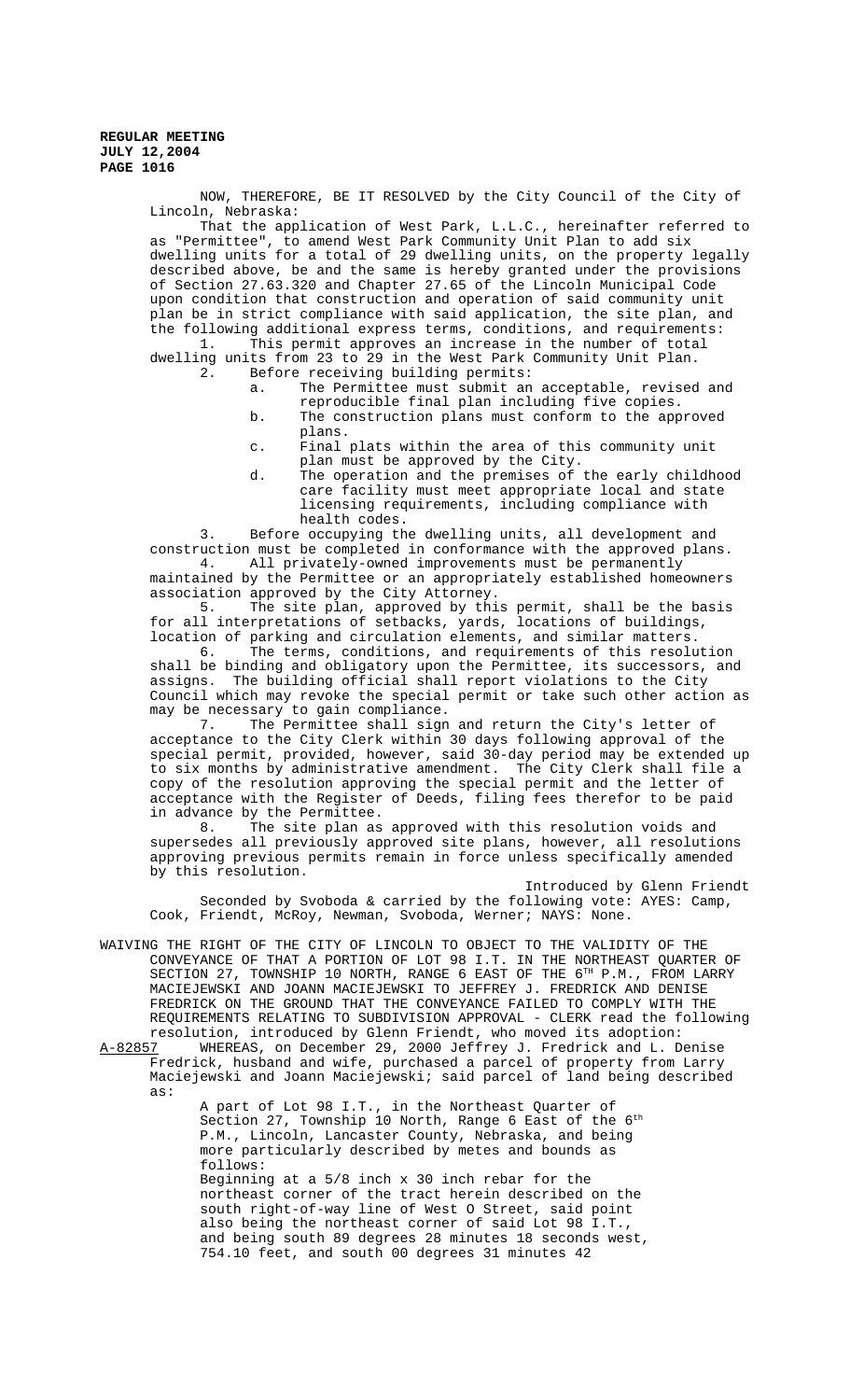seconds east, 92.32 feet from the northeast corner of the aforesaid Section 27; thence south 00 degrees 09 minutes 09 seconds east (assumed bearing), a distance of 79.10 feet along and with the east line of said Lot 98 I.T., to the point of curvature of a curve to the right, having a central angle of 07 degrees 40 minutes 00 seconds, a radius of 2172.01 feet, an arc length of 290.63 feet, and a chord bearing south 03 degrees 41 minutes 00 seconds west, 290.42 feet; thence southwesterly along and with the arc of said curve, a distance of 290.63 feet to the point of tangency thereof; thence south 07 degrees 31 minutes 00 seconds west, continuing along the aforesaid east line of Lot 98 I.T., a distance of 150.79 feet to a point thereon for the southeast corner of the tract herein described; thence north 89 degrees 54 minutes 00 seconds west, a distance of 708.04 feet to the southeast corner of Lot 70 I.T., and being the southwest corner of the tract herein described; thence north 00 degrees 06 minutes 00 seconds east, a distance of 518.50 feet along and with the east line of said Lot 70 I.T., to the northeast corner thereof and the northwest corner of the tract herein describe, on the south right-of-way line of O Street; thence south 89 degrees 53 minutes 55 seconds east, a distance of 745.31 feet along and with the said south right-of-way line to the place of beginning; and

WHEREAS, the conveyance to the Fredricks failed to comply with the requirements relating to subdivision approval; and

WHEREAS, the failure to comply with requirements relating to subdivision approval originally began with the conveyance of this parcel of land on February 27, 1997 by a Quitclaim Deed from Trillium Corporation, a Washington corporation, to Calla Corporation, a Washington corporation, and reoccurred again in the June 5, 2000 deed from Calla Corporation to the Maciejewskis; and

WHEREAS, Robert R. Otte, on behalf of Fredricks, has requested the City to consent to the validity of said conveyance in order to allow development of this parcel of land.

WHEREAS, the Planning Department has recommended that the City, in accordance with the provisions of Neb. Rev. Stat. § 76-2,110, waive its right to object to the validity of said conveyance; and

WHEREAS, in accordance with the provisions of Neb. Rev. Stat. § 76-2,100 the City of Lincoln desires to waive its right to object to the validity of said conveyance.

NOW, THEREFORE, BE IT RESOLVED, by the City Council of the City of Lincoln, Nebraska:

1. That the City of Lincoln hereby waives its right to object to the validity to the conveyance of that portion of Lot 98 I.T., in the Northeast Quarter of Section 27, Township 10 North, Range 6 East of the  $6^{th}$  P.M., Lincoln, Lancaster County, Nebraska, as fully described above, from Larry Maciejewski and Joann Maciejewski to Jeffrey J. Fredrick and L. Denise Fredrick, filed of record with the Lancaster County Register of Deeds as Instrument No. 2001-006245. 2. That the City Clerk is directed to return an original of

this Resolution to Robert R. Otte, Attorney at Law, P.O. Box 83439, Lincoln, NE 68501-3439, to be recorded with the Register of Deeds of Lancaster County.

Introduced by Glenn Friendt Seconded by Svoboda & carried by the following vote: AYES: Camp, Cook, Friendt, McRoy, Newman, Svoboda, Werner; NAYS: None.

SETTING THE HEARING DATE OF MONDAY, JULY 19, 2004 AT 1:30 PM FOR AN APPLICATION OF KEN'S LIQUOR INC DBA MJ CATERING FOR A CLASS I LIQUOR LICENSE LOCATED AT 2604 PARK BOULEVARD - CLERK read the following

resolution, introduced by Annette McRoy, who moved its adoption: A-82858 BE IT RESOLVED by the City Council, of the City of Lincoln, that a hearing date is hereby set for Monday, July 19, 2004, at 1:30 p.m. or as soon thereafter as possible in the City Council Chambers, County-City Building, 555 South  $10^{\text{th}}$  Street, Lincoln, NE, for Application of Ken's Liquor Inc dba "MJ Catering" for a Class "I" liquor license at 2604 Park Boulevard.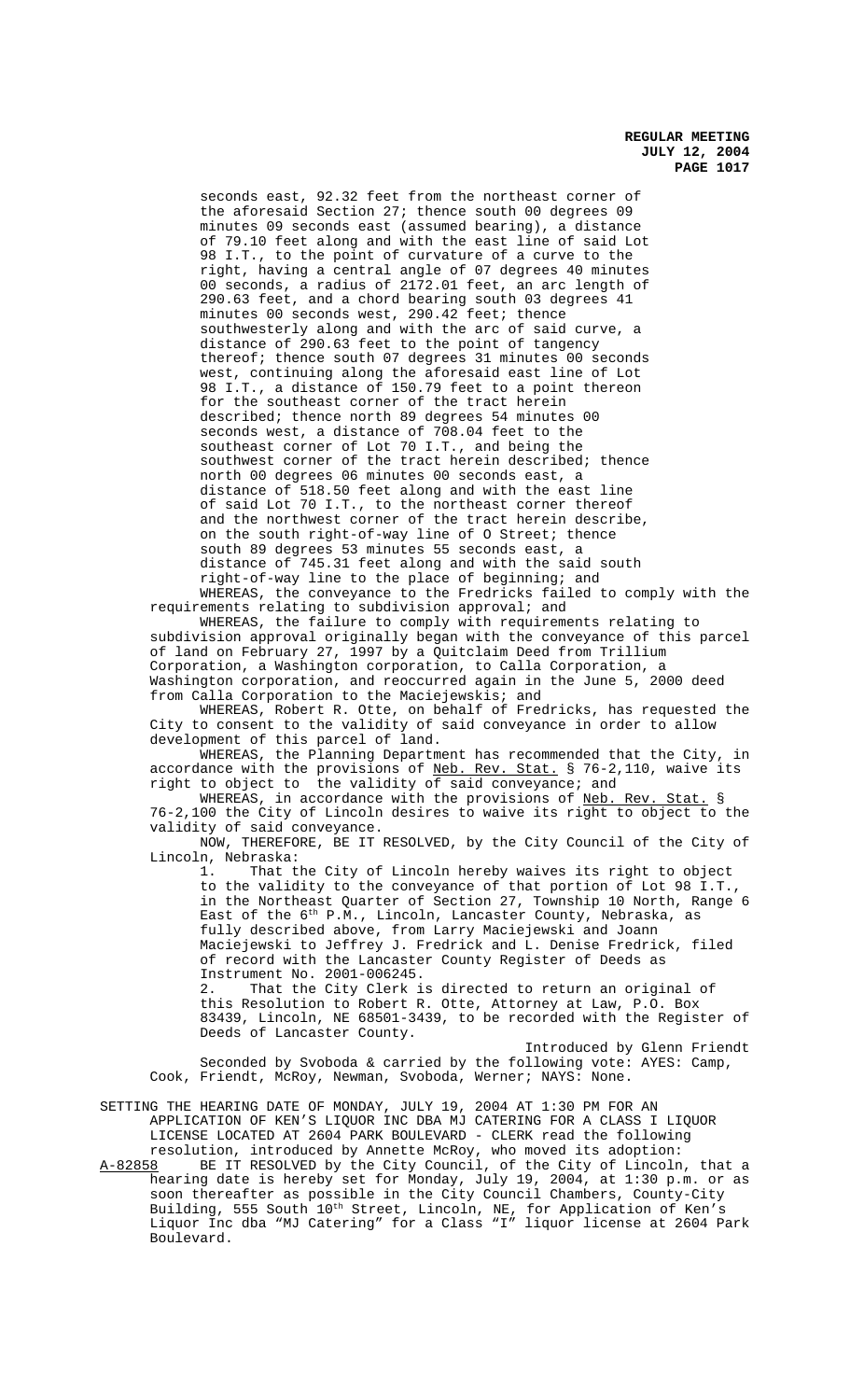> It the Police Department is unable to complete the investigation by said time, a new hearing date will be set.

Introduced by Annette McRoy Seconded by Svoboda & carried by the following vote: AYES: Camp, Cook, Friendt, McRoy, Newman, Svoboda, Werner; NAYS: None.

# **PETITIONS & COMMUNICATIONS**

THE FOLLOWING WERE REFERRED TO THE PLANNING DEPARTMENT: Use Permit No. 04002 - Application of Cameron Corporation for approximately 112 townhomes, with requests to waive front yard, rear yard, and side yard setbacks; sanitary sewer; water main; radius turnaround; lot area; and sanitary sewer; on property generally located at NW 13<sup>th</sup> Street and West Fletcher Avenue. Special Permit No. 04035 - Andrea's Court Community Unit Plan, requested by Ross Engineering Inc, for 32 townhome units and Believers Fellowship Church, with requests to waive detention/retention storage, the Preliminary Plat process, sidewalks, and minimum square foot townhome lot, on property generally located at North 40<sup>th</sup> Street and Superior Street.

#### **REPORTS OF CITY OFFICERS**

- CLERK'S LETTER AND MAYOR'S APPROVAL OF RESOLUTIONS AND ORDINANCES PASSED BY THE CITY COUNCIL ON JUNE 28, 2004 - CLERK presented said report which was placed on file in the Office of the City Clerk.
- LINCOLN WATER & WASTEWATER SYSTEM RECAPITULATION OF DAILY CASH RECEIPTS FOR JUNE, 2004 - CLERK presented said report which was placed on file in the Office of the City Clerk.
- INVESTMENT OF FUNDS FOR THE WEEK OF JUNE 21 THRU JULY 2, 2004 CLERK read the following resolution, introduced by Annette McRoy, who moved its adoption:
- A-82859 BE IT HEREBY THE RESOLVED BY THE CITY COUNCIL of the City of Lincoln, Nebraska:

That the attached list of investments be confirmed and approved, and the City Treasurer is hereby directed to hold said investments until maturity unless otherwise directed by the City Council.

Introduced by Annette McRoy Seconded by Svoboda & carried by the following vote: AYES: Camp, Cook, Friendt, McRoy, Newman, Svoboda, Werner; NAYS: None.

APPROVING THE DISTRIBUTION OF FUNDS REPRESENTING INTEREST EARNINGS ON SHORT-TERM INVESTMENTS OF IDLE FUNDS DURING THE MONTH ENDED MAY 31, 2004 - CLERK read the following resolution, introduced by Annette McRoy, who moved its adoption:

A-82860 BE IT RESOLVED by the City Council of the City of Lincoln, Nebraska:

That during the month ended May 31, 2004, \$304,142.28 was earned from the investments of "IDLE FUNDS". The same is hereby distributed to the various funds on a pro-rata basis using the balance of each fund and allocating a portion of the interest on the ratio that such balance bears to the total of all fund balances.

Introduced by Annette McRoy Seconded by Svoboda & carried by the following vote: AYES: Camp, Cook, Friendt, McRoy, Newman, Svoboda, Werner; NAYS: None.

REPORT FROM THE CITY TREASURER OF TELECOMMUNICATION OCC. TAX FOR MAY, 2004: LIBERTY WIRELESS, VIRGIN MOBILE USA, AT&T COMM OF MIDWEST, ON STAR CORP, BUYERS UNITED, CRICKET COMM, ACN COMM SERVICES, VOICECOM TELECOM, QWEST COMM CORP, WORKING ASSETS FUNDING SERVICE, VERIZON SELECT SERVICES, INTELLICAL OPERATOR SERVICES, BROADWING COMM, BELL ATLANTIC COMM, GLOBAL CROSSING TELECOM, USCOC OF GREATER IOWA, ONE CALL COMM, CINCINNATI BELL, NETWORK BILLING SYSTEMS, XO LONG DISTANCE SERVICES, TRACFONE WIRELESS, IBM GLOBAL SERVICES, T-NETIX TELECOM SERVICES, UNITED SYSTEMS ACCESS TELECOM, QUANTUM SHIFT COMM, MCLEODUSA TELECOM, SHAFFER COMM, GUARANTEED PHONE SERVICE, CELLULAR ONE, SPRINT COMM CO LIMITED PARTNERSHIP, MCI TELECOM, NEXTEL WEST CORP, NEXTEL PARTNERS, ALLTEL SYSTEMS OF THE MIDWEST, ALLTEL NEBRASKA INC, ALLTEL COMM OF NEBRASKA, TRANS NATIONAL COMM INTERNATIONAL, PRIMUS TELECOM. - CLERK presented said report which was placed on file in the Office of the City Clerk. **(20)**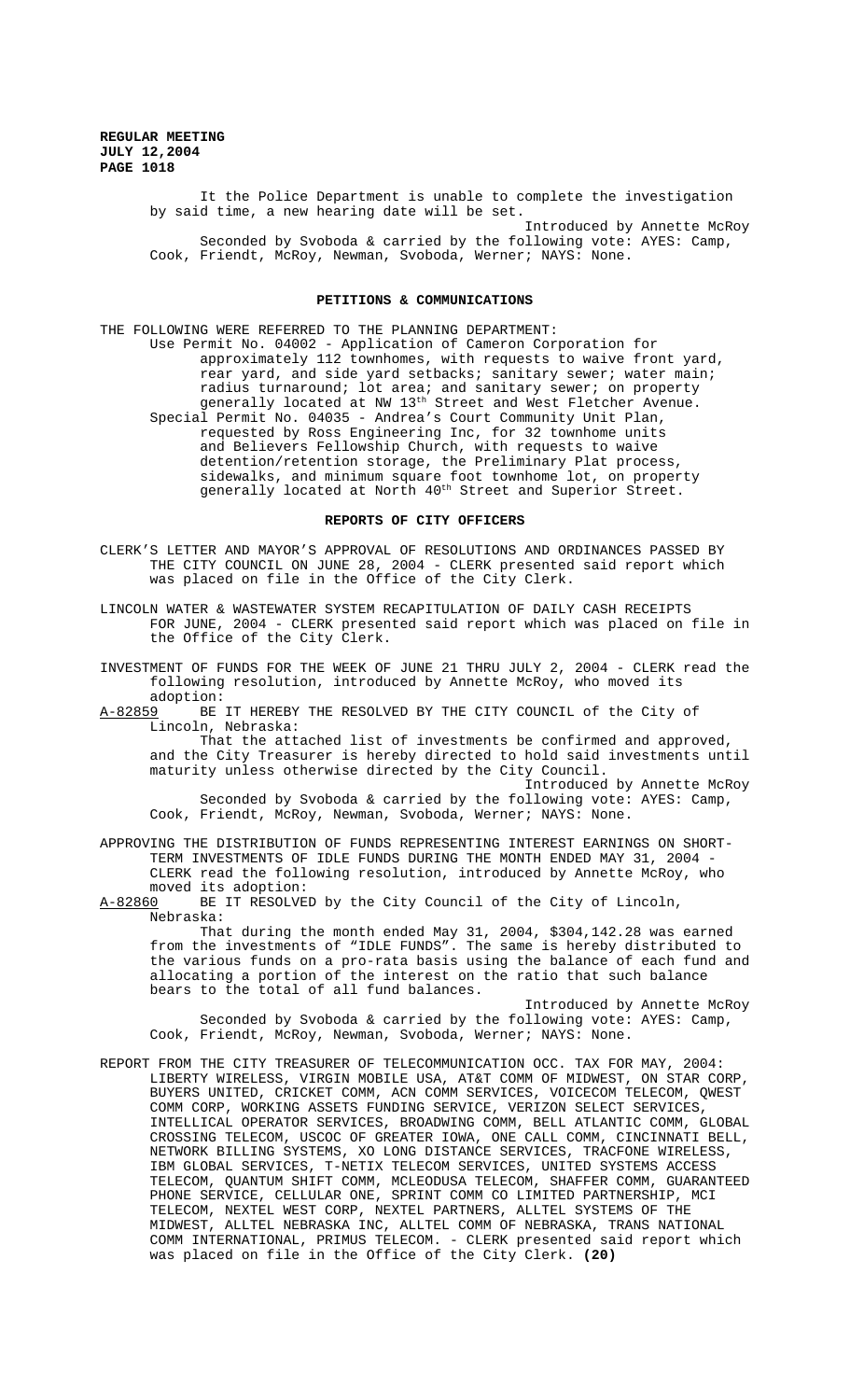REPORT FROM CITY TREASURER OF FRANCHISE TAX FROM AQUILA FOR THE MONTH OF MAY, 2004 - CLERK presented said report which was placed on file in the Office of the City Clerk.

# ORDINANCES - 1<sup>st</sup> READING & ASSOCIATED RESOLUTIONS (Resolutions listed hereunder advance to Public Hearing on 7/19/04)

VACATION 03013 - VACATING SOUTH 49TH STREET BETWEEN PRESCOTT AND LOWELL AVENUES AND THE WEST 50' OF THE ALLEY EAST OF SOUTH 49TH STREET BETWEEN PRESCOTT AND LOWELL AVENUES - CLERK read an ordinance, introduced by Annette McRoy, vacating South 49th Street between Prescott and Lowell Avenues, and the west  $50^{\degree}$  of the alley east of South  $49^{\text{th}}$  Street between Prescott and Lowell Avenues, and retaining title thereto in the City of

Lincoln, Lancaster County, Nebraska, the first time.

- VACATION 04002 VACATING THE REMAINING PORTION OF NORTH 47TH STREET BETWEEN THE NORTH LINE OF W STREET AND THE SOUTH LINE OF THE VACATED MISSOURI PACIFIC RAILROAD - CLERK read an ordinance, introduced by Annette McRoy, vacating the remaining portion of North 47<sup>th</sup> Street between the north line of W Street and the south line of the vacated Missouri Pacific Railroad, and retaining title thereto in the City of Lincoln, Lancaster County, Nebraska, the first time.
- CHANGE OF ZONE 04031 APPLICATION OF ROSE INVESTMENTS, INC. FOR A CHANGE OF ZONE FROM I-1 INDUSTRIAL DISTRICT TO P PUBIC USE DISTRICT AND R-4 RESIDENTIAL DISTRICT, AND FROM R-4 RESIDENTIAL DISTRICT TO P PUBLIC USE DISTRICT ON PROPERTY GENERALLY LOCATED WEST OF NORTH 33RD STREET AND SOUTH OF APPLE STREET - CLERK read an ordinance, introduced by Annette McRoy, amending the Lincoln Zoning District Maps attached to and made a part of Title 27 of the Lincoln Municipal Code, as provided by Section 27.05.020 of the Lincoln Municipal Code, by changing the boundaries of the districts established and shown thereon, the first time.
- SPECIAL PERMIT 04023 APPLICATION OF ROSE INVESTMENTS, INC. TO DEVELOP FLAT IRON CROSSING COMMUNITY UNIT PLAN FOR 34 DWELLING UNITS, INCLUDING WAIVERS OF THE MAXIMUM BLOCK LENGTH, PEDESTRIAN WAY EASEMENT, LOT DEPTH TO WIDTH RATIO, RECREATIONAL FACILITY, AND LOCATION OF SANITARY SEWER MAIN, ON PROPERTY GENERALLY LOCATED WEST OF NORTH 33RD STREET AND SOUTH OF APPLE STREET.

# **ORDINANCES - 3RD READING & RESOLUTIONS FOR ACTION**

APPROVING (1) LEASE AGREEMENT FROM THE CITY AND THE COUNTY OF LANCASTER TO THE LINCOLN-LANCASTER COUNTY PUBLIC BUILDING COMMISSION; (2) LEASE AGREEMENT FROM THE COMMISSION TO THE COUNTY AND THE CITY; AND (3) THE ISSUANCE OF NOT TO EXCEED \$12,000,000 OF THE COMMISSION'S TAX SUPPORTED LEASE RENTAL REVENUE AND REFUNDING BONDS, ALL WITH RESPECT TO ADDITIONS AND IMPROVEMENTS AT THE CITY-COUNTY HEALTH DEPARTMENT BUILDING - CLERK read an ordinance, introduced by Jonathan Cook, an ordinance of the City of Lincoln, Nebraska (The "City") accepting and approving (1) a first amendment to lease agreement jointly, as lessor and the Lincoln-Lancaster County Public Building Commission (The "Commission"), as lessee, with respect to (A) the Lincoln-Lancaster County Health Department Grounds and Building (The "Health Facilities"), and (2) a First Amendment to lease agreement among the Commission, as lessor, and the City and the County, Jointly, as lessee, with respect to the Health Facilities together with certain related facilities, building and structures to be constructed adjacent and connected to the existing Health Facilities and (3) the issuance sale and delivery of not to exceed twelve million dollars (12,000,000) in aggregate principal amount of tax supported lease rental revenue bonds, series 2004, by the commission, the third time.

COOK Moved to pass the ordinance as read. Seconded by Svoboda & carried by the following vote: AYES: Camp, Cook, Friendt, McRoy, Svoboda; NAYS: Newman, Werner. The ordinance, being numbered **#18397**, is recorded in Ordinance Book #25.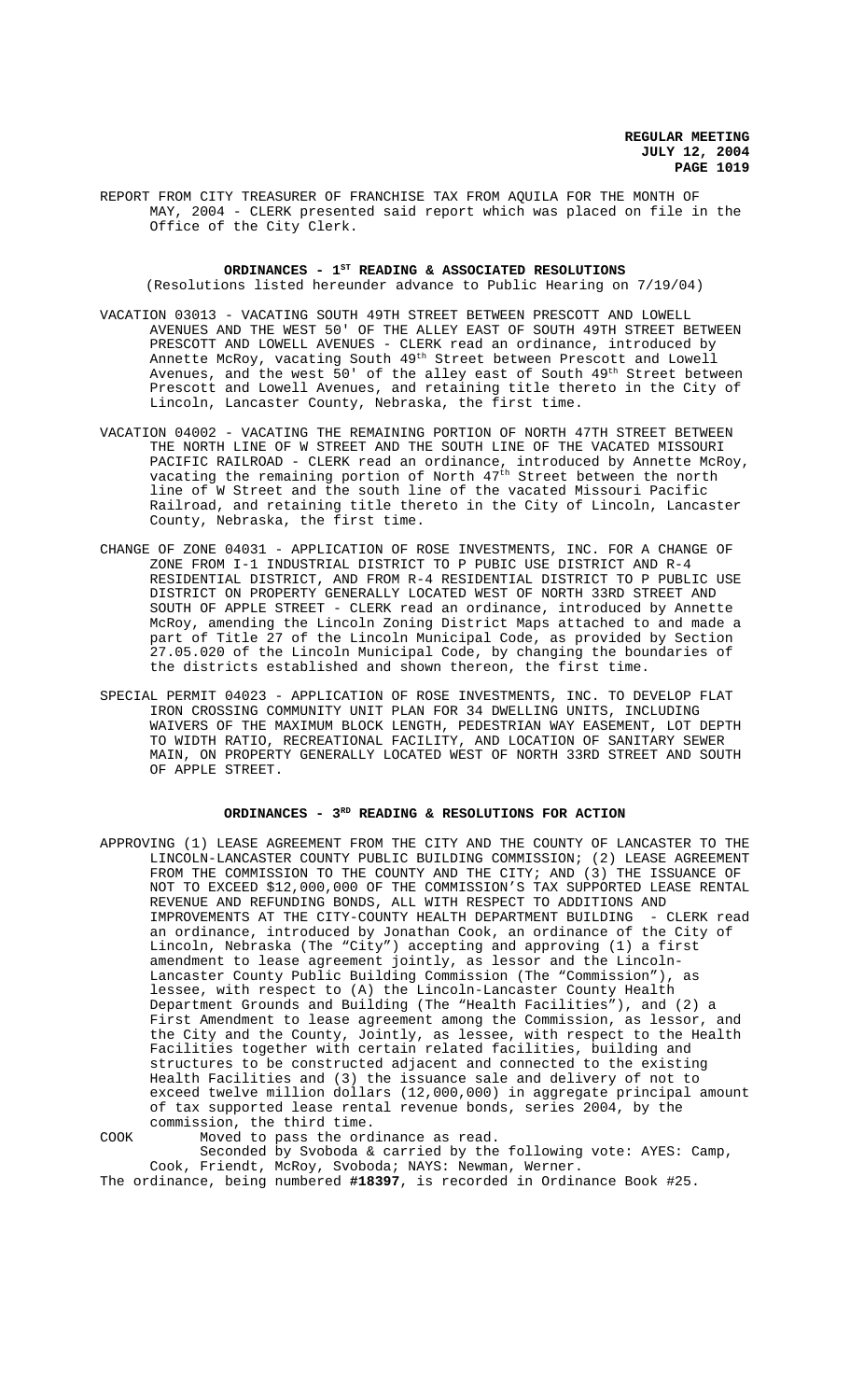CREATING SEWER DISTRICT NO. 1180 IN SOUTH FOLSOM STREET FROM W. SOUTH STREET SOUTH APPROXIMATELY 1250 FEET - CLERK read an ordinance, introduced by Jonathan Cook, creating Sewer District No. 1180, designating the real estate to be benefitted, providing for assessment of the costs of the improvements constructed therein, providing for the acquisition of easements and additional right-of-way, if necessary, and repealing all ordinances or parts of ordinances in conflict herewith, the third time. COOK Moved to pass the ordinance as read.

Seconded by McRoy & carried by the following vote: AYES: Camp, Cook, Friendt, McRoy, Newman, Svoboda, Werner; NAYS: None. The ordinance, being numbered **#18398**, is recorded in Ordinance Book #25.

CREATING ORNAMENTAL LIGHTING DISTRICT NO. 287 IN WEST CHARLESTON STREET,  $1^\mathrm{ST}$ STREET WEST APPROXIMATELY 1100 FEET - CLERK read an ordinance, introduced by Jonathan Cook, creating Ornamental Lighting District No. 287, defining the limits thereof, designating the improvements to be made therein, designating the property to be benefitted, providing for the payment of the cost thereof, and repealing all ordinances and parts of ordinances in conflict herewith, the third time. COOK Moved to pass the ordinance as read.

Seconded by Svoboda & carried by the following vote: AYES: Camp, Cook, Friendt, McRoy, Newman, Svoboda, Werner; NAYS: None. The ordinance, being numbered **#18399**, is recorded in Ordinance Book #25.

ANNEXATION 03008 - AMENDING THE LINCOLN CORPORATE LIMITS MAP BY ANNEXING APPROXIMATELY 20 ACRES OF PROPERTY GENERALLY LOCATED AT N.W. 56TH STREET AND W. THATCHER LANE. (IN CONNECTION W/04-120, 04R-143, 04R-144) - CLERK read an ordinance, introduced by Jonathan Cook, annexing and including the below described land as part of the City of Lincoln, Nebraska and amending the Corporate Limits Map attached to and made a part of Ordinance No. 18208, to reflect the extension of the corporate limits boundary of the City of Lincoln, Nebraska established and shown thereon, the third time.

COOK moved to pass the ordinance as read. Seconded by Svoboda & carried by the following vote: AYES: Camp,

Cook, Friendt, McRoy, Newman, Svoboda, Werner; NAYS: None.

The ordinance, being numbered **#18400**, is recorded in Ordinance Book #25.

APPROVING CARDINAL HEIGHTS 2ND ADDITION CONDITIONAL ANNEXATION AND ZONING AGREEMENT BETWEEN HARTLAND HOMES INC. AND THE CITY OF LINCOLN OUTLINING CERTAIN CONDITIONS AND UNDERSTANDINGS WITH REGARDS TO THE ANNEXATION OF APPROXIMATELY 20 ACRES OF PROPERTY GENERALLY LOCATED AT N.W. 56TH STREET AND W. THATCHER LANE. IN CONNECTION W/04-119, 04-120, 04R-144) - CLERK read the following resolution, introduced by Jonathan Cook, who moved

its adoption:<br>A-82861 BE IT R BE IT RESOLVED by the City Council of the City of Lincoln, Nebraska:

That the agreement titled Cardinal Heights 2nd Addition Conditional Annexation Agreement, which is attached hereto, marked as Attachment "A" and made a part hereof by reference, between the City of Lincoln and Hartland Homes, Inc. outlining certain conditions and understandings relating to the annexation of approximately 20.92 acres of property generally located on the west side of N.W. 56th Street between West Adams Street and West Holdrege Street, is approved.

BE IT FURTHER RESOLVED that the Mayor is authorized to execute the Annexation Agreement on behalf of the City.

BE IT FURTHER RESOLVED that the City Clerk is directed to return two fully executed copies of this Agreement to Rick Peo, Chief Assistant City Attorney, for distribution to the Owners.

BE IT FURTHER RESOLVED that the City Clerk is directed to record the Annexation Agreement or a summary memorandum thereof with the Register of Deeds, filing fees to be paid by the City.

Introduced by Jonathan Cook Seconded by Svoboda & carried by the following vote: AYES: Camp, Cook, McRoy, Newman, Svoboda, Werner; NAYS: Friendt.

CHANGE OF ZONE 04013 - APPLICATION OF HARTLAND HOMES INC. FOR A CHANGE OF ZONE FROM AG AGRICULTURAL DISTRICT TO R-3 RESIDENTIAL DISTRICT ON PROPERTY GENERALLY LOCATED AT N.W. 56TH STREET AND W. THATCHER LANE. (IN CONNECTION W/04-119, 04R-143, 04R-144) - CLERK read an ordinance, introduced by Jonathan Cook, amending the Lincoln Zoning District Maps attached to and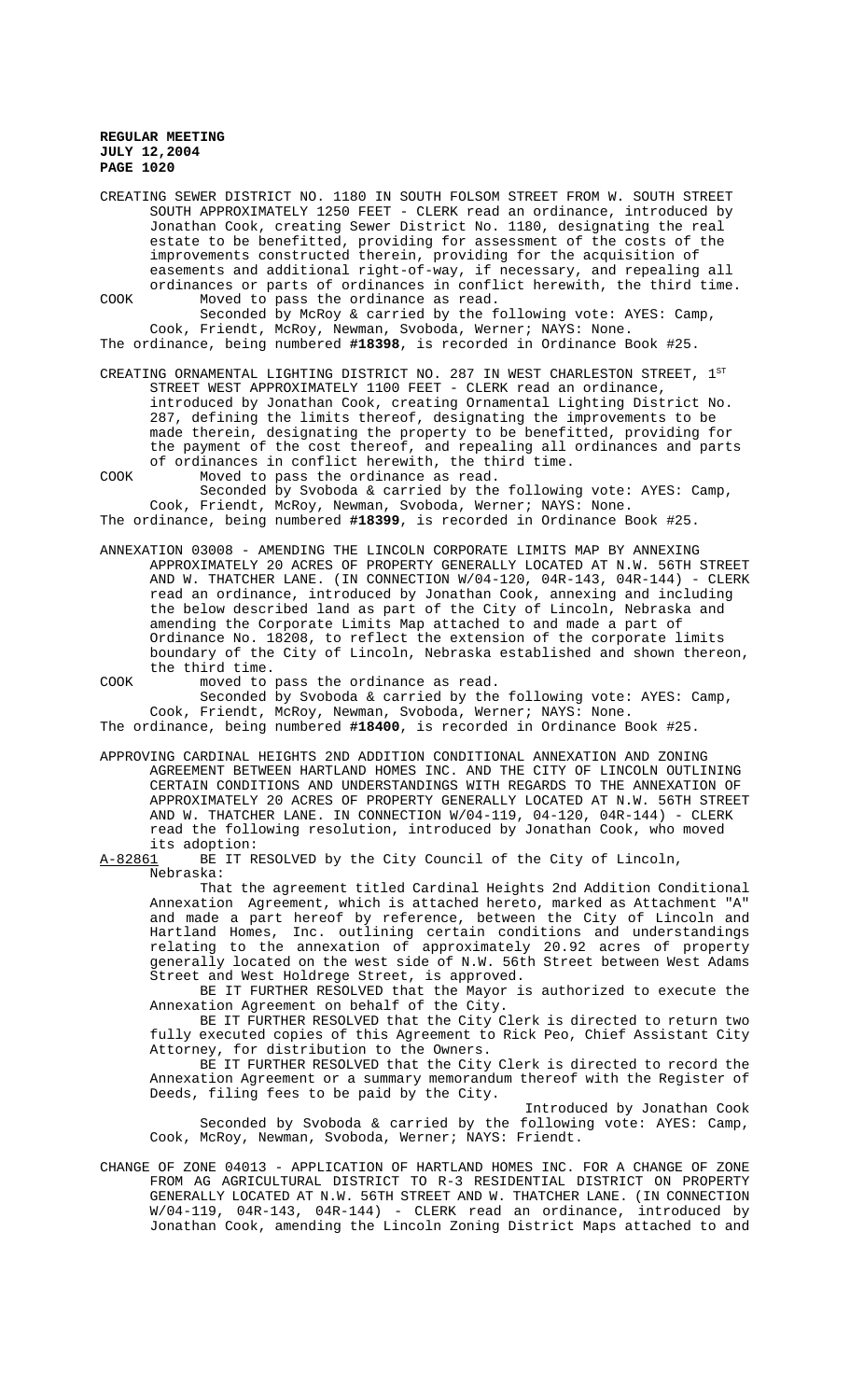made a part of Title 27 of the Lincoln Municipal Code, as provided by Section 27.05.020 of the Lincoln Municipal Code, by changing the boundaries of the districts established and shown thereon, the third time. COOK Moved to pass the ordinance as read.

Seconded by Svoboda & carried by the following vote: AYES: Camp, Cook, Friendt, McRoy, Newman, Svoboda, Werner; NAYS: None.

The ordinance, being numbered **#18401**, is recorded in Ordinance Book #25.

SPECIAL PERMIT 2045 - APPLICATION OF HARTLAND HOMES INC. TO DEVELOP HARTLAND'S CARDINAL HEIGHTS 2ND COMMUNITY UNIT PLAN FOR 56 DWELLING UNITS, WITH WAIVERS TO ALLOW SANITARY SEWER LINES TO RUN OPPOSITE STREET GRADES, THE TRANSFER OF SANITARY SEWER FROM ONE BASIN TO ANOTHER, LOTS TO EXCEED THREE TO ONE LOT DEPTH TO WIDTH RATIO, LOTS WITH LESS THAN THE MINIMUM LOT WIDTH, LOTS WITH LESS THAN THE MINIMUM LOT AREA, AND TO WAIVE THE PRELIMINARY PLAT PROCESS, ON PROPERTY GENERALLY LOCATED AT N.W. 56TH STREET AND W. THATCHER LANE. IN CONNECTION W/04-119, 04-120, 04R-143) - CLERK read the following resolution, introduced by Jonathan Cook, who

moved its adoption:<br>A-82862 WHEREAS, Hart WHEREAS, Hartland Homes, Inc. has submitted an application

designated as Special Permit No. 2045 for authority to develop Hartland's Cardinal Heights 2nd Community Unit Plan consisting of 56 dwelling units, together with requested waivers to allow sanitary sewer lines to run opposite street grades, to allow the transfer of sanitary sewer from one basin to another, to allow lots to exceed the 3:1 lot depth to width ratio, to allow lots with less than the minimum required lot width, to allow lots with less than the minimum required lot area, and to waive the preliminary plat process, on property generally located at N.W. 56th Street and W. Thatcher Lane, and legally described to wit:

> A part of the North Half of the Southeast Quarter of Section 13, Township 10 North, Range 5 East of the 6th P.M., Lancaster County, more particularly described as follows:

> Beginning at the southeast corner of said North Half and extending thence north 00 degrees 00 minutes 00 seconds east, 1320.16 feet to the East Quarter corner of said Section 13; thence south 89 degrees 56 minutes 40 seconds west, 390.00 feet; thence south 00 degrees 00 minutes 00 seconds west, 555.80 feet; thence north 90 degrees 00 minutes 00 seconds west, 495.30 feet; thence south 00 degrees 00 minutes 00 seconds west, 190.00 feet; thence south 07 degrees 22 minutes 36 seconds west, 352.88 feet; thence south 00 degrees 00 minutes 17 seconds east, 224.10 feet; thence north 89 degrees 59 minutes 43 seconds east, 930.59 feet to the point of beginning; containing 20.92 acres, more or less;

WHEREAS, the real property adjacent to the area included within the site plan for this will not be adversely affected; and

WHEREAS, said site plan together with the terms and conditions hereinafter set forth are consistent with the intent and purpose of Title 27 of the Lincoln Municipal Code (LMC) to promote the public health, safety, and general welfare.

NOW, THEREFORE, BE IT RESOLVED by the City Council of the City of Lincoln, Nebraska:

That the application of Hartland Homes, Inc., hereinafter referred to as "Permittee", to develop Hartland's Cardinal Heights 2nd Community Unit Plan consisting of 56 dwelling units, together with requested waivers to allow sanitary sewer lines to run opposite street grades, to allow the transfer of sanitary sewer from one basin to another, to allow lots to exceed the 3:1 lot depth to width ratio, to allow lots with less than the minimum required lot width, to allow lots with less than the minimum required lot area, and to waive the preliminary plat process, on the property legally described above, be and the same is hereby granted under the provisions of Section 27.63.320 and Chapter 27.65 of the LMC upon condition that construction and operation of said community unit plan be in strict compliance with said application, the site plan, and the following additional express terms, conditions, and requirements:

1. This permit approves:

a. 56 dwelling units and allows the following variances to the City of Lincoln Design Standards and Land Subdivision Ordinance as they are consistent with the intent of Chapter 27.65 of the LMC (Community Unit Plans) in allowing creative methods to preserve natural features: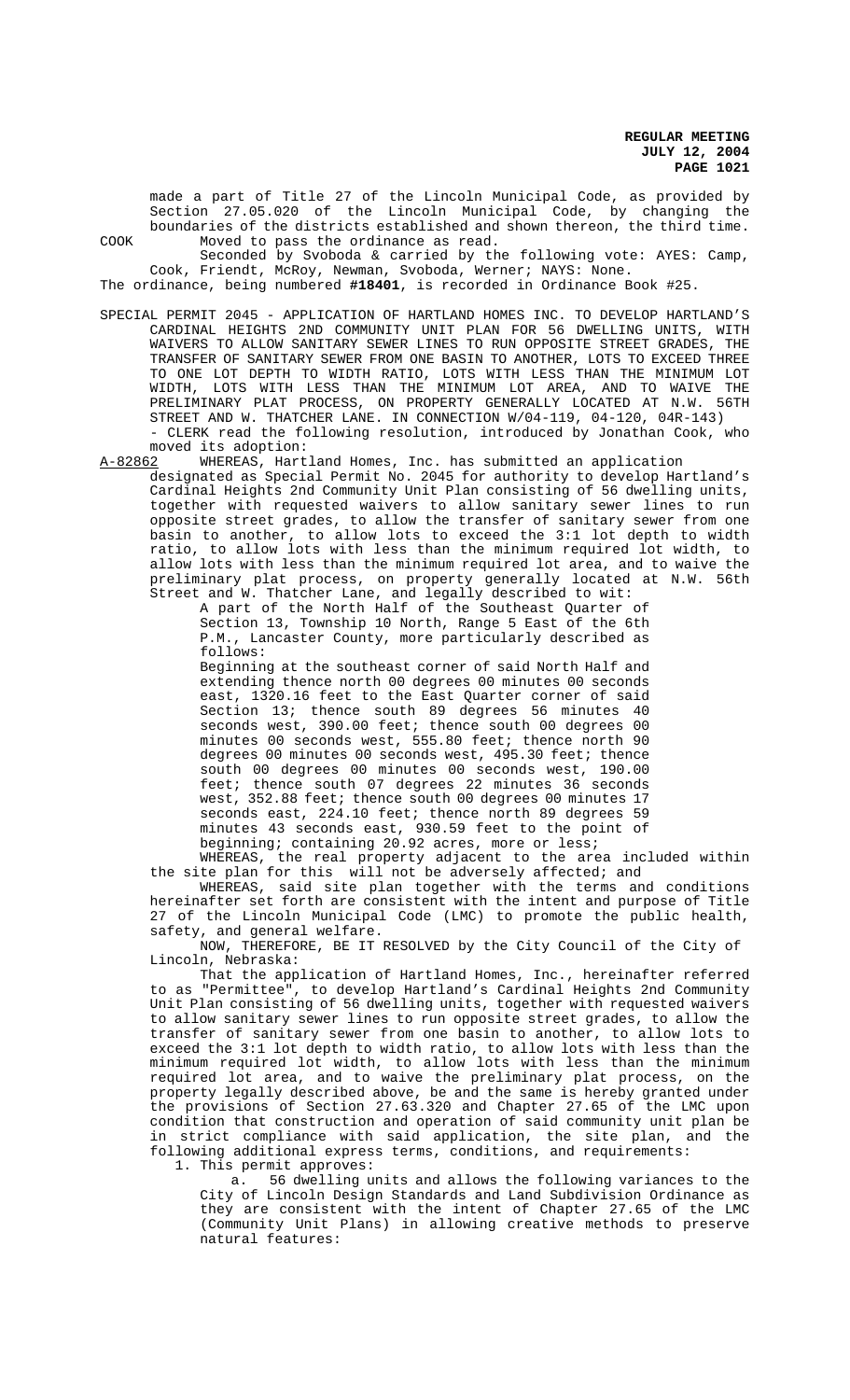> i. The requirement of Section 3.6 of the Sanitary Sewer Design Standards that the slope of the sanitary sewer should parallel the slope of the street is waived

> ii. The requirement of Section 2.1 of the Sanitary Sewer Design Standards prohibiting the transfer of wastewater from one watershed to another is waived to allow the transfer of sanitary sewer from one basin to another.

> iii. The requirement of Section 26.23.140(a) of the LMC that a residential lot have a maximum depth of three times its width is waived.

> iv. The requirement of Section 26.23.140(a) of the LMC that minimum lot width and area requirements shall conform to the zoning ordinance is waived to allow lots with less than the minimum required lot width and to allow lots with less than the minimum required lot area.

b. The requirement of Section 26.11.020 of the LMC that the special permit accompany the filing of a preliminary plat and that a preliminary plat be required for all subdivisions is waived, except that this waiver of the preliminary plat shall only be effective for a period of ten years from the date of the this approval, and shall be of no force or effect thereafter. If any final plat on all or a portion of the approved community unit plan is submitted five years or more after the effective date of the community unit plan, the City may require that a new community unit plan be submitted, pursuant to all the provisions of Section 26.31.015. A new community unit plan may be required if the subdivision ordinance, the design standards, or the required improvements have been amended by the city; and as a result, the community unit plan as originally approved does not comply with the amended rules and regulations.

2. Before receiving building permits

a. The Permittee must submit an acceptable, revised and reproducible final plan including seven copies.

b. The construction plans must conform to the approved plans.

c. Final plats within this community unit plan must be approved by the City after:

i. The sidewalks, streets, drainage facilities, street lighting, landscape screens, street trees, temporary turnarounds and barricades, and street name signs have been completed or the Permittee has submitted a bond or an escrow of security agreement to guarantee their completion.

ii. The permittee has signed an agreement that binds the permittee, its successors and assigns:

(a) To complete the street paving of NW 57th, NW 58th Streets, W. Partridge Lane and W. Thatcher Lane, and temporary turnarounds and barricades located at the temporary dead-end of the streets shown on the final plat within two (2) years following the approval of the final plat.

(b) To complete the installation of sidewalks along both sides of NW 57th, NW 58th Streets, W. Partridge Lane, W. Thatcher Lane and along the west side of NW 56th Street as shown on the final plat within four (4) years following the approval of the final plat.

(c) To complete the public water distribution system to serve this plat within two (2) years following the approval of the final plat.

(d) To complete the public wastewater collection system to serve this plat within two (2) years following the approval of the final plat.

(e) To complete the enclosed drainage facilities shown on the approved drainage study to serve this plat within two (2) years following the approval of the final plat.<br>(f) To complete land preparation

To complete land preparation including storm water detention/retention facilities and open drainageway improvements to serve this plat prior to the installation of utilities and improvements but not more than two (2) years following the approval of the final plat.

(g) To complete the installation of public street lights within this plat within two (2) years following the approval of the final plat.<br>(h)

To complete the planting of the street trees within this plat within four (4) years following the approval of the final plat.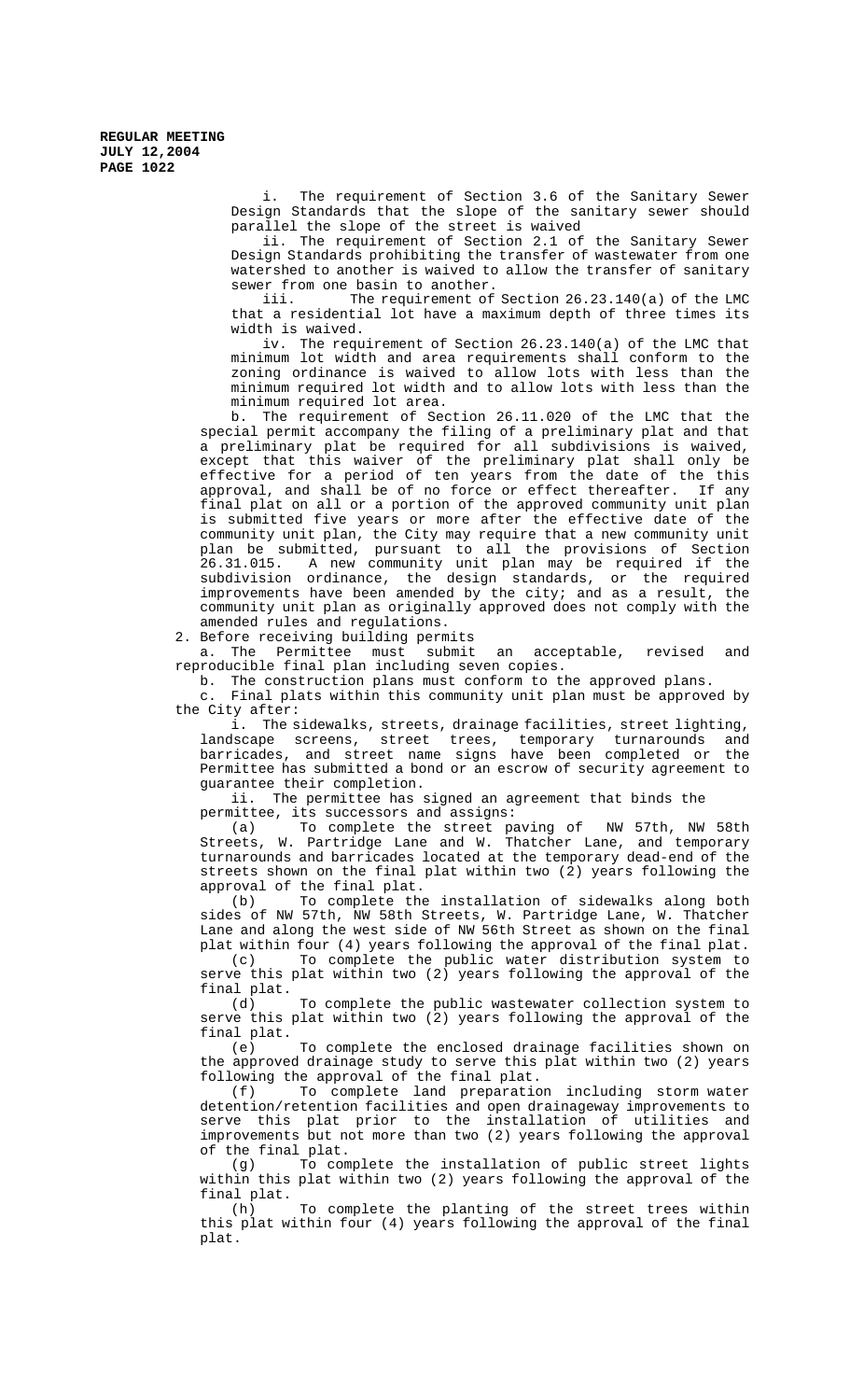(i) To complete the planting of the landscape screen within this plat within two (2) years following the approval of the final plat.

(j) To complete the installation of the street name signs within two (2) years following the approval of the final plat.

(k) To complete the installation of temporary turnarounds and barricades located at the temporary dead-end of NW 57th, NW 58th Streets, W. Partridge Lane and W. Thatcher Lane within two years following the Planning Commission's approval of this final plat.

(l) To complete any other public or private improvement or facility required by Chapter 26.23 (Development Standards) of the Land Subdivision Ordinance in a timely manner which inadvertently may have been omitted from the above list of required improvements.

(m) To submit to the Director of Public Works a plan showing proposed measures to control sedimentation and erosion and the proposed method to temporarily stabilize all graded land for approval.

(n) To complete the public and private improvements shown on the Community Unit Plan.<br>(o) To retain owner

To retain ownership of or the right of entry to the outlots in order to maintain the outlots and private improvements on a permanent and continuos basis and to maintain the plants in the medians and islands on a permanent and continuous basis. However, the permittee may be relieved and discharged of this maintenance obligation upon creating, in writing, a permanent and continuous association of property owners who would be responsible for said permanent and continuous maintenance. The permittee shall not be relieved of such maintenance obligation until the private improvements have been satisfactorily installed and the documents creating the association have been reviewed and approved by the City Attorney and filed of record with the Register of Deeds.

(p) To submit to the lot buyers and home builders a copy of the soil analysis.

(q) To pay all design, engineering, labor, material, inspection, and other improvement costs.

(r) To comply with the provisions of the Land Preparation and Grading requirements of the Land Subdivision Ordinance.

(s) To protect the trees that are indicated to remain during construction and development.

(t) To properly and continuously maintain and supervise the private facilities which have common use or benefit, and to recognize that there may be additional maintenance issues or costs associated with providing for the proper functioning of stormwater detention/ retention facilities as they were designed and constructed within the development, and that these are the responsibility of the Subdivider.

(u) To relinquish the right of direct vehicular access from Lot(s) 1-18, Block 1 and Lot 1, Block 2 to NW 56th Street.

To post the required security to guarantee completion of the required improvements if the improvements are not competed prior to approval of the final plat.

(w) To disclose to potential purchasers that a private landing strip exists to the northeast of this property.

3. The terms, conditions, and requirements of this resolution shall be binding and obligatory upon the Permittee, successors, and assigns. The building official shall report violations to the City Council which may revoke the special permit or take such other action as may be necessary to gain compliance.

4. The Permittee shall sign and return the City's letter of

acceptance to the City Clerk within 30 days following approval of the special permit, provided, however, said 30-day period may be extended up to six months by administrative amendment. The City Clerk shall file a copy of the resolution approving the special permit and the letter of acceptance with the Register of Deeds, filing fees therefor to be paid in advance by the Permittee.

Introduced by Jonathan Cook Seconded by McRoy & carried by the following vote: AYES: Camp, Cook, Friendt, McRoy, Newman, Svoboda, Werner; NAYS: None.